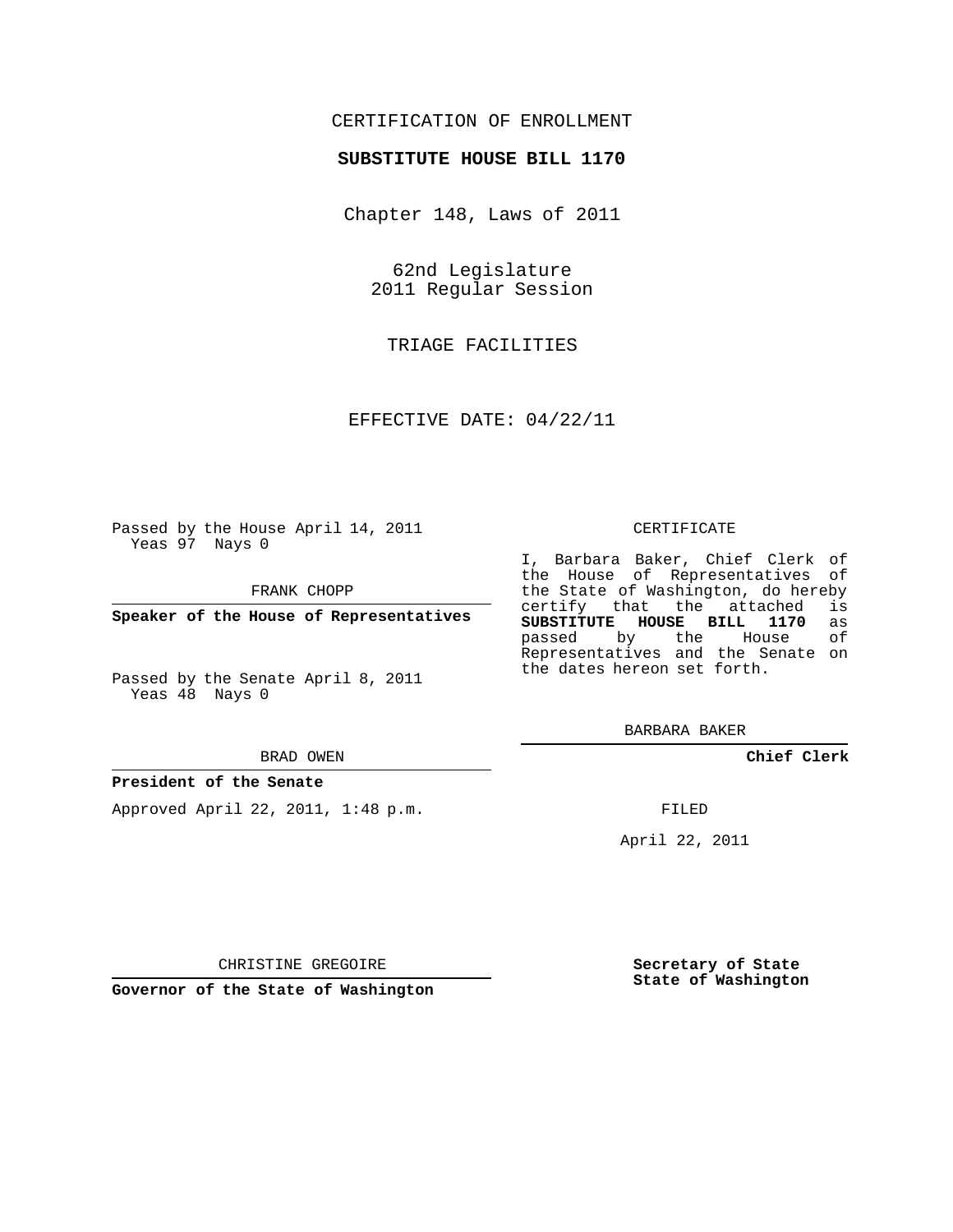# **SUBSTITUTE HOUSE BILL 1170** \_\_\_\_\_\_\_\_\_\_\_\_\_\_\_\_\_\_\_\_\_\_\_\_\_\_\_\_\_\_\_\_\_\_\_\_\_\_\_\_\_\_\_\_\_

\_\_\_\_\_\_\_\_\_\_\_\_\_\_\_\_\_\_\_\_\_\_\_\_\_\_\_\_\_\_\_\_\_\_\_\_\_\_\_\_\_\_\_\_\_

## AS AMENDED BY THE SENATE

Passed Legislature - 2011 Regular Session

# **State of Washington 62nd Legislature 2011 Regular Session**

**By** House Judiciary (originally sponsored by Representatives Roberts, Hope, Dickerson, Dammeier, Green, Rolfes, Haigh, Appleton, Walsh, Ormsby, Darneille, and Kenney)

READ FIRST TIME 02/08/11.

 AN ACT Relating to triage facilities; amending RCW 71.05.153, 10.31.110, and 71.05.150; reenacting and amending RCW 71.05.020 and 71.24.035; creating a new section; and declaring an emergency.

BE IT ENACTED BY THE LEGISLATURE OF THE STATE OF WASHINGTON:

 **Sec. 1.** RCW 71.05.020 and 2009 c 320 s 1 and 2009 c 217 s 20 are each reenacted and amended to read as follows:

 The definitions in this section apply throughout this chapter unless the context clearly requires otherwise.

 (1) "Admission" or "admit" means a decision by a physician or psychiatric advanced registered nurse practitioner that a person should be examined or treated as a patient in a hospital;

 (2) "Antipsychotic medications" means that class of drugs primarily used to treat serious manifestations of mental illness associated with thought disorders, which includes, but is not limited to atypical antipsychotic medications;

 (3) "Attending staff" means any person on the staff of a public or private agency having responsibility for the care and treatment of a patient;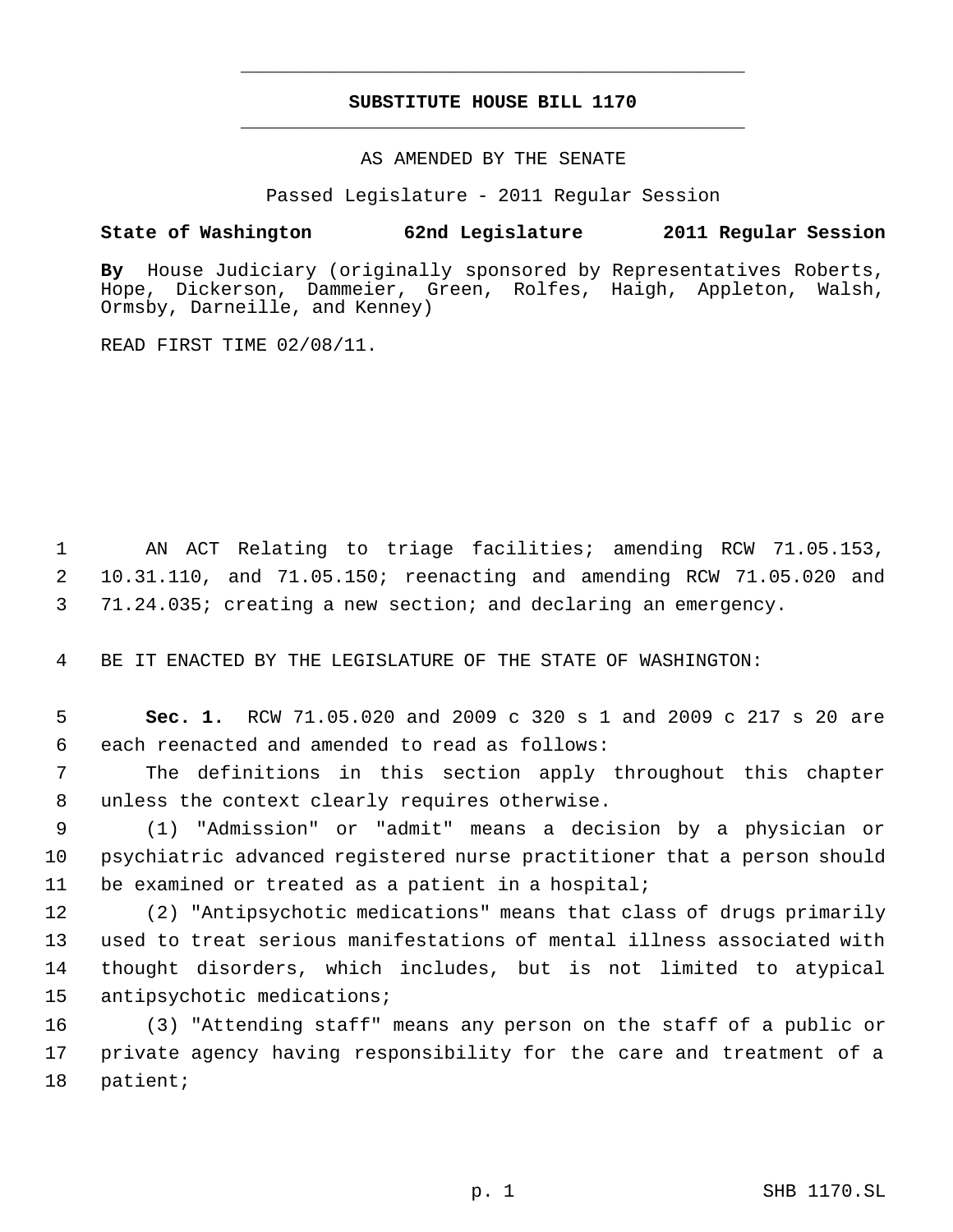(4) "Commitment" means the determination by a court that a person should be detained for a period of either evaluation or treatment, or both, in an inpatient or a less restrictive setting;

 (5) "Conditional release" means a revocable modification of a commitment, which may be revoked upon violation of any of its terms;

 (6) "Crisis stabilization unit" means a short-term facility or a portion of a facility licensed by the department of health and certified by the department of social and health services under RCW 71.24.035, such as an evaluation and treatment facility or a hospital, which has been designed to assess, diagnose, and treat individuals experiencing an acute crisis without the use of long-term hospitalization;

 (7) "Custody" means involuntary detention under the provisions of this chapter or chapter 10.77 RCW, uninterrupted by any period of unconditional release from commitment from a facility providing 16 involuntary care and treatment;

 (8) "Department" means the department of social and health services;

 (9) "Designated chemical dependency specialist" means a person designated by the county alcoholism and other drug addiction program coordinator designated under RCW 70.96A.310 to perform the commitment duties described in chapters 70.96A and 70.96B RCW;

 (10) "Designated crisis responder" means a mental health professional appointed by the county or the regional support network to perform the duties specified in this chapter;

 (11) "Designated mental health professional" means a mental health professional designated by the county or other authority authorized in 28 rule to perform the duties specified in this chapter;

 (12) "Detention" or "detain" means the lawful confinement of a person, under the provisions of this chapter;

 (13) "Developmental disabilities professional" means a person who has specialized training and three years of experience in directly treating or working with persons with developmental disabilities and is a psychiatrist, psychologist, psychiatric advanced registered nurse practitioner, or social worker, and such other developmental disabilities professionals as may be defined by rules adopted by the secretary;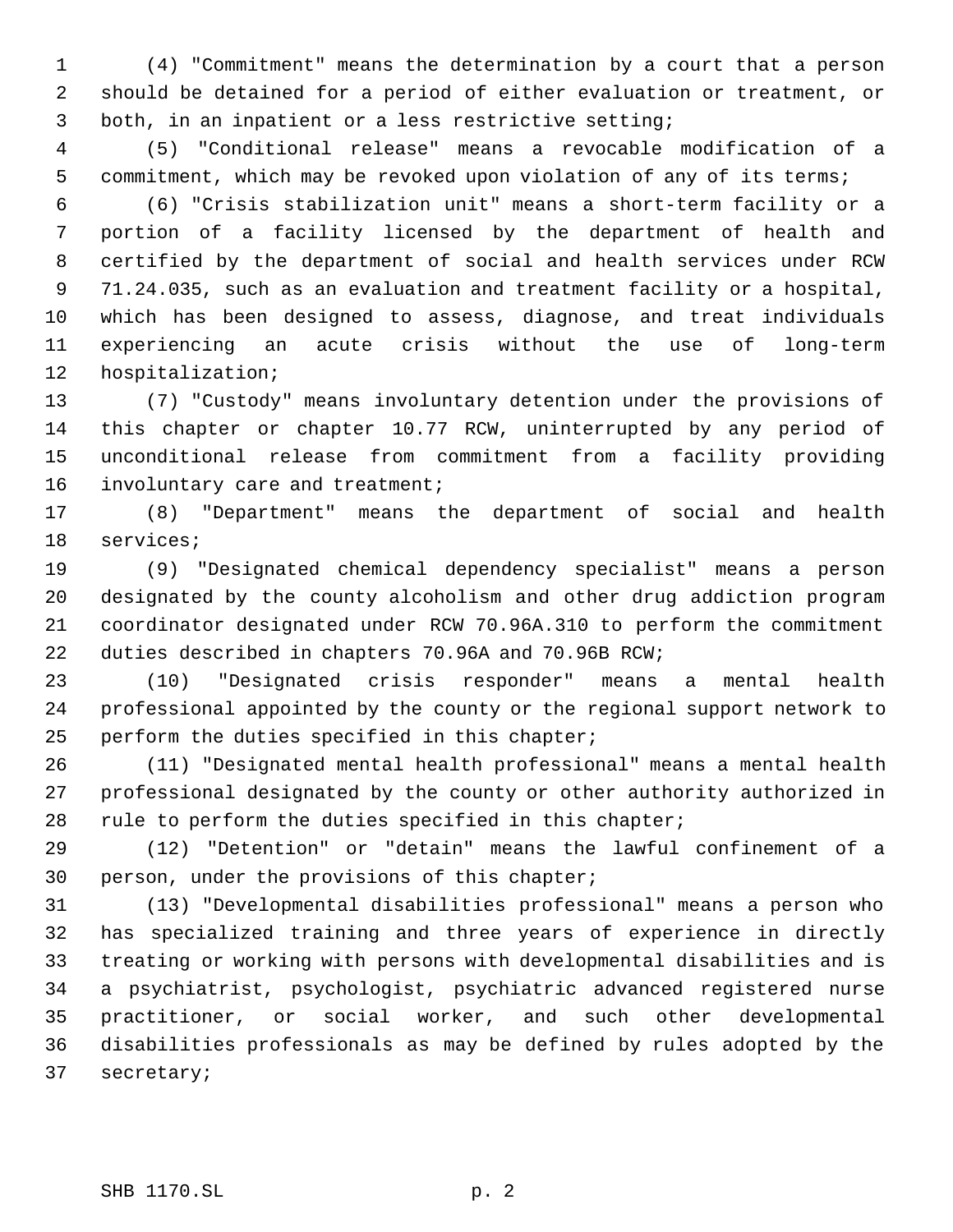(14) "Developmental disability" means that condition defined in RCW 71A.10.020(3);

 (15) "Discharge" means the termination of hospital medical authority. The commitment may remain in place, be terminated, or be 5 amended by court order;

 (16) "Evaluation and treatment facility" means any facility which can provide directly, or by direct arrangement with other public or private agencies, emergency evaluation and treatment, outpatient care, and timely and appropriate inpatient care to persons suffering from a mental disorder, and which is certified as such by the department. A physically separate and separately operated portion of a state hospital may be designated as an evaluation and treatment facility. A facility which is part of, or operated by, the department or any federal agency will not require certification. No correctional institution or facility, or jail, shall be an evaluation and treatment facility within 16 the meaning of this chapter;

 (17) "Gravely disabled" means a condition in which a person, as a result of a mental disorder: (a) Is in danger of serious physical harm resulting from a failure to provide for his or her essential human needs of health or safety; or (b) manifests severe deterioration in routine functioning evidenced by repeated and escalating loss of cognitive or volitional control over his or her actions and is not 23 receiving such care as is essential for his or her health or safety;

 (18) "Habilitative services" means those services provided by program personnel to assist persons in acquiring and maintaining life skills and in raising their levels of physical, mental, social, and vocational functioning. Habilitative services include education, training for employment, and therapy. The habilitative process shall be undertaken with recognition of the risk to the public safety presented by the person being assisted as manifested by prior charged criminal conduct;

 (19) "History of one or more violent acts" refers to the period of time ten years prior to the filing of a petition under this chapter, excluding any time spent, but not any violent acts committed, in a mental health facility or in confinement as a result of a criminal conviction;

 (20) "Imminent" means the state or condition of being likely to occur at any moment or near at hand, rather than distant or remote;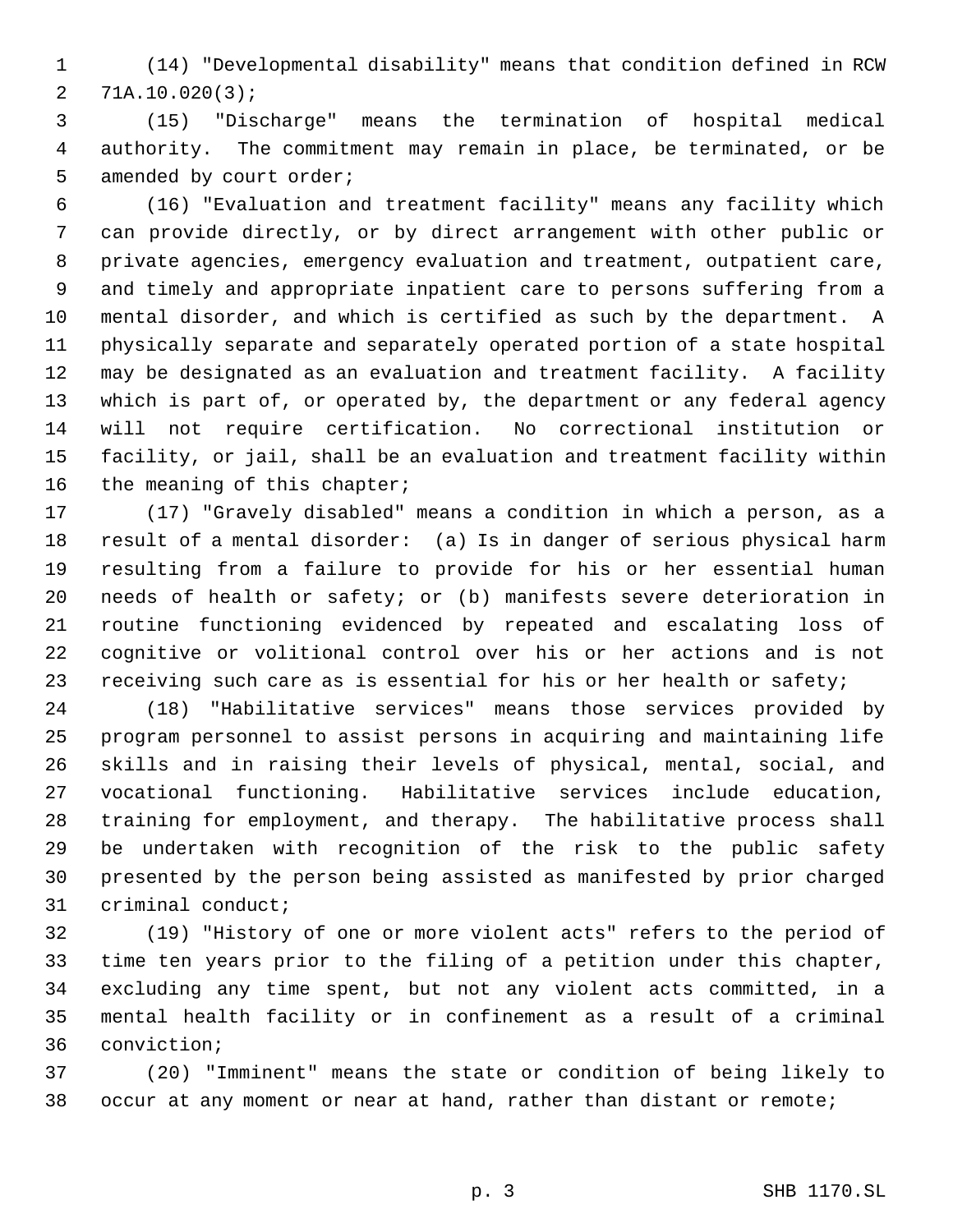(21) "Individualized service plan" means a plan prepared by a developmental disabilities professional with other professionals as a team, for a person with developmental disabilities, which shall state:

 (a) The nature of the person's specific problems, prior charged criminal behavior, and habilitation needs;

 (b) The conditions and strategies necessary to achieve the purposes of habilitation;

 (c) The intermediate and long-range goals of the habilitation program, with a projected timetable for the attainment;

 (d) The rationale for using this plan of habilitation to achieve those intermediate and long-range goals;

(e) The staff responsible for carrying out the plan;

 (f) Where relevant in light of past criminal behavior and due consideration for public safety, the criteria for proposed movement to less-restrictive settings, criteria for proposed eventual discharge or release, and a projected possible date for discharge or release; and

 (g) The type of residence immediately anticipated for the person 18 and possible future types of residences;

 (22) "Information related to mental health services" means all information and records compiled, obtained, or maintained in the course of providing services to either voluntary or involuntary recipients of services by a mental health service provider. This may include documents of legal proceedings under this chapter or chapter 71.34 or 10.77 RCW, or somatic health care information;

 (23) "Judicial commitment" means a commitment by a court pursuant 26 to the provisions of this chapter;

 (24) "Legal counsel" means attorneys and staff employed by county prosecutor offices or the state attorney general acting in their capacity as legal representatives of public mental health service providers under RCW 71.05.130;

(25) "Likelihood of serious harm" means:

 (a) A substantial risk that: (i) Physical harm will be inflicted by a person upon his or her own person, as evidenced by threats or attempts to commit suicide or inflict physical harm on oneself; (ii) physical harm will be inflicted by a person upon another, as evidenced by behavior which has caused such harm or which places another person or persons in reasonable fear of sustaining such harm; or (iii)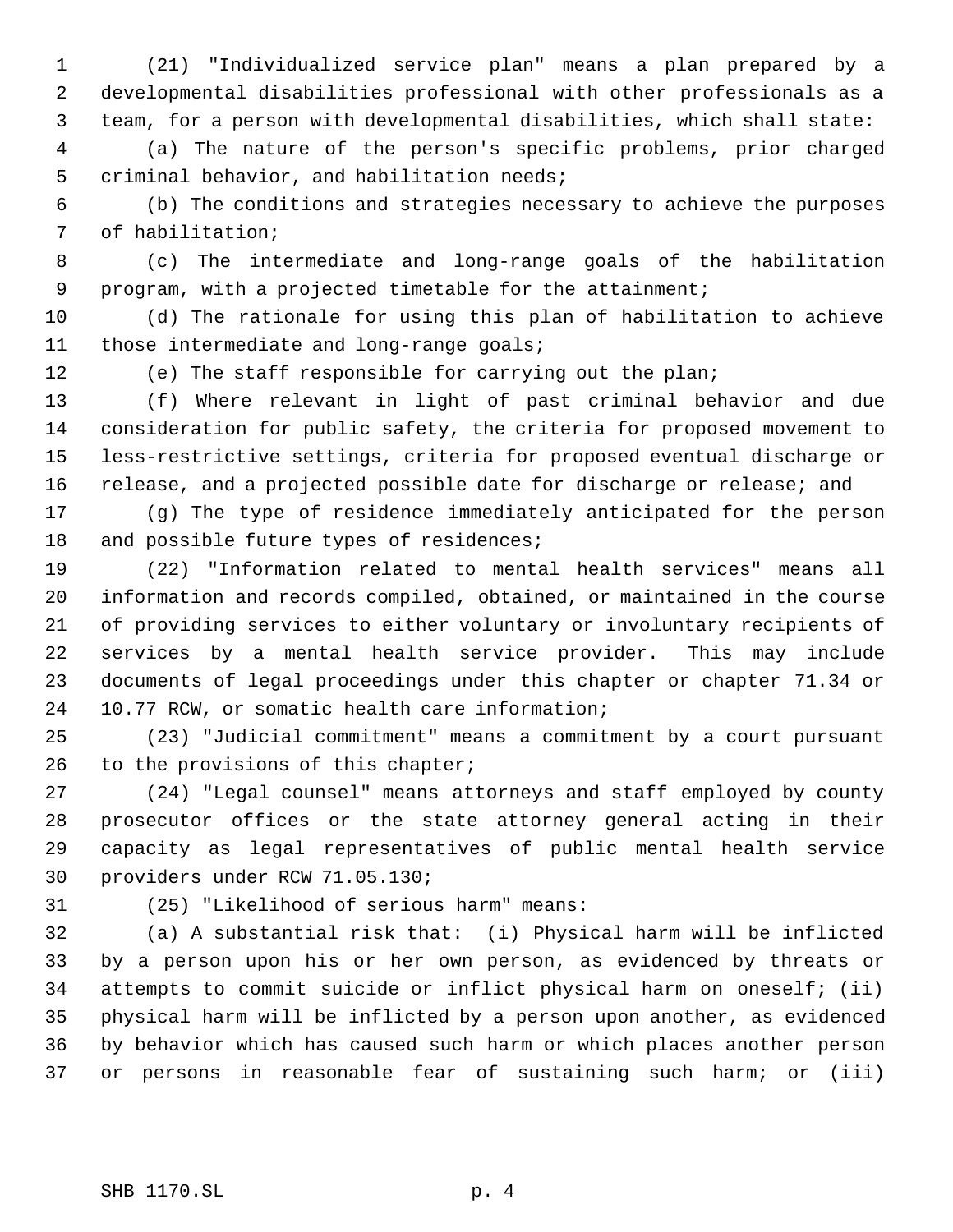physical harm will be inflicted by a person upon the property of others, as evidenced by behavior which has caused substantial loss or damage to the property of others; or

 (b) The person has threatened the physical safety of another and has a history of one or more violent acts;

 (26) "Mental disorder" means any organic, mental, or emotional impairment which has substantial adverse effects on a person's 8 cognitive or volitional functions;

 (27) "Mental health professional" means a psychiatrist, psychologist, psychiatric advanced registered nurse practitioner, psychiatric nurse, or social worker, and such other mental health professionals as may be defined by rules adopted by the secretary pursuant to the provisions of this chapter;

 (28) "Mental health service provider" means a public or private agency that provides mental health services to persons with mental disorders as defined under this section and receives funding from public sources. This includes, but is not limited to, hospitals licensed under chapter 70.41 RCW, evaluation and treatment facilities as defined in this section, community mental health service delivery systems or community mental health programs as defined in RCW 71.24.025, facilities conducting competency evaluations and restoration under chapter 10.77 RCW, and correctional facilities operated by state 23 and local governments;

 (29) "Peace officer" means a law enforcement official of a public agency or governmental unit, and includes persons specifically given peace officer powers by any state law, local ordinance, or judicial 27 order of appointment;

 (30) "Private agency" means any person, partnership, corporation, or association that is not a public agency, whether or not financed in whole or in part by public funds, which constitutes an evaluation and treatment facility or private institution, or hospital, which is conducted for, or includes a department or ward conducted for, the care 33 and treatment of persons who are mentally ill;

 (31) "Professional person" means a mental health professional and shall also mean a physician, psychiatric advanced registered nurse practitioner, registered nurse, and such others as may be defined by rules adopted by the secretary pursuant to the provisions of this chapter;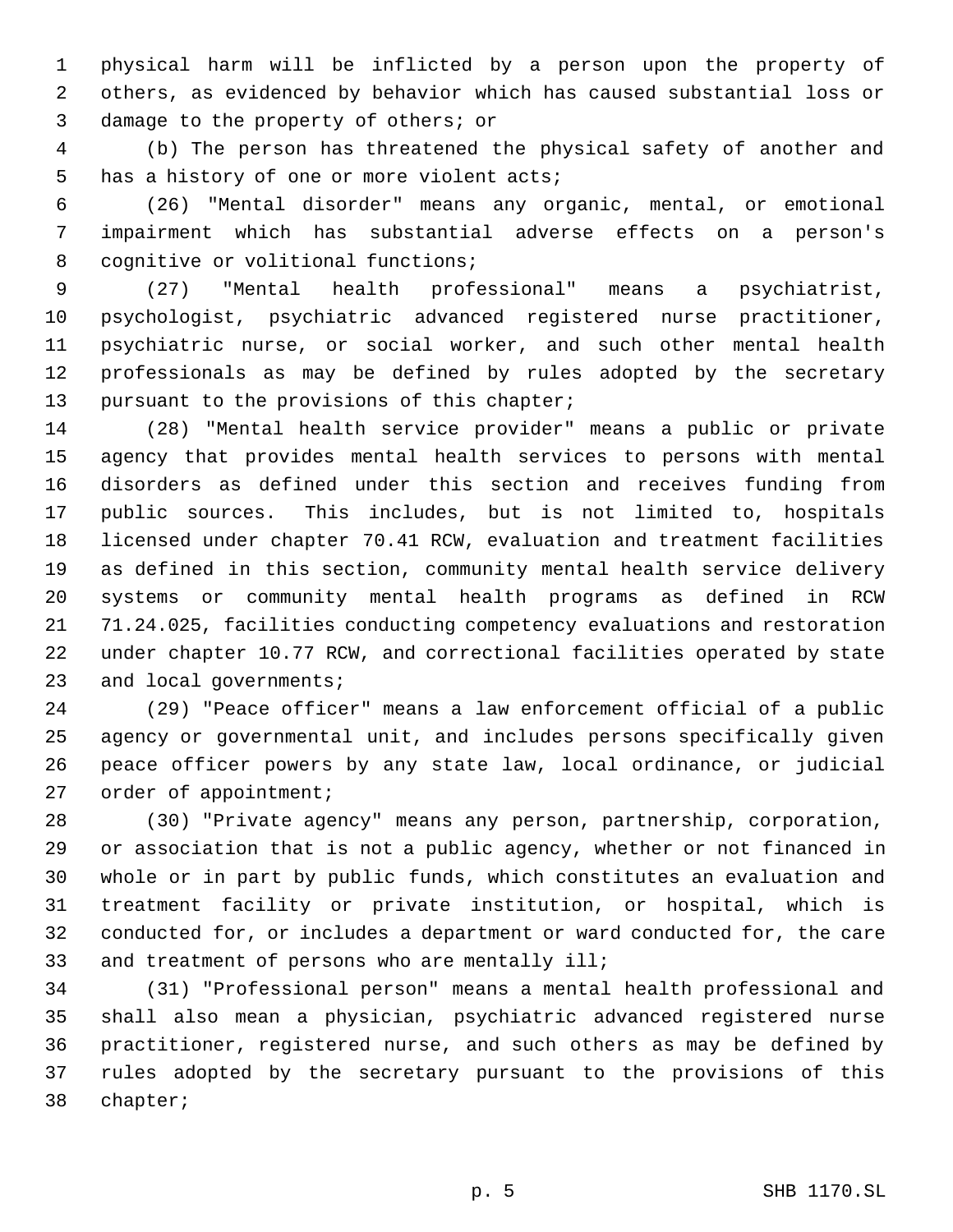(32) "Psychiatric advanced registered nurse practitioner" means a person who is licensed as an advanced registered nurse practitioner pursuant to chapter 18.79 RCW; and who is board certified in advanced practice psychiatric and mental health nursing;

 (33) "Psychiatrist" means a person having a license as a physician and surgeon in this state who has in addition completed three years of graduate training in psychiatry in a program approved by the American medical association or the American osteopathic association and is certified or eligible to be certified by the American board of 10 psychiatry and neurology;

 (34) "Psychologist" means a person who has been licensed as a psychologist pursuant to chapter 18.83 RCW;

 (35) "Public agency" means any evaluation and treatment facility or institution, or hospital which is conducted for, or includes a department or ward conducted for, the care and treatment of persons with mental illness, if the agency is operated directly by, federal, state, county, or municipal government, or a combination of such 18 governments;

 (36) "Registration records" include all the records of the department, regional support networks, treatment facilities, and other persons providing services to the department, county departments, or facilities which identify persons who are receiving or who at any time have received services for mental illness;

 (37) "Release" means legal termination of the commitment under the provisions of this chapter;

 (38) "Resource management services" has the meaning given in chapter 71.24 RCW;

 (39) "Secretary" means the secretary of the department of social and health services, or his or her designee;

 (40) "Serious violent offense" has the same meaning as provided in RCW 9.94A.030;

 (41) "Social worker" means a person with a master's or further advanced degree from an accredited school of social work or a degree deemed equivalent under rules adopted by the secretary;

 (42) "Therapeutic court personnel" means the staff of a mental health court or other therapeutic court which has jurisdiction over defendants who are dually diagnosed with mental disorders, including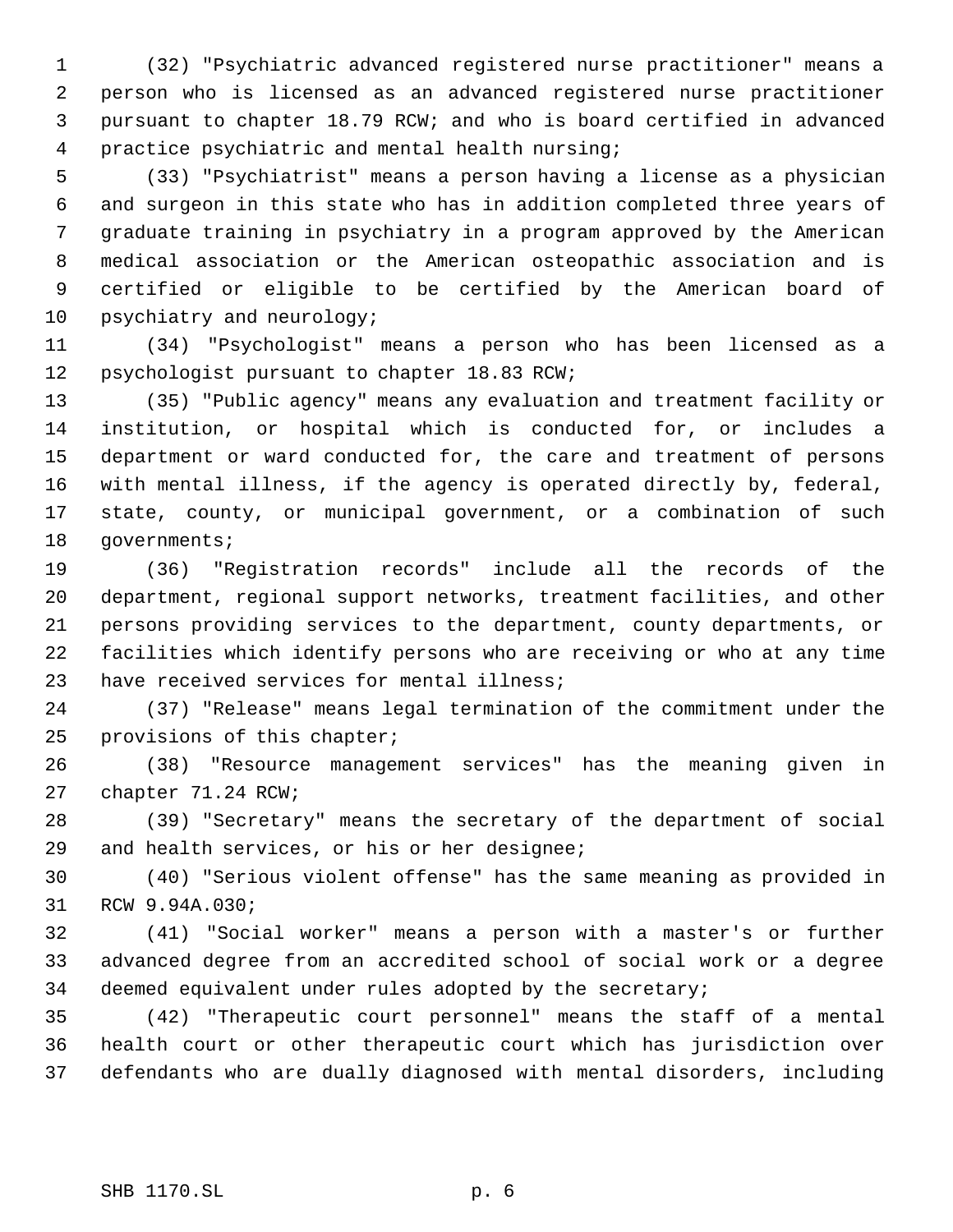court personnel, probation officers, a court monitor, prosecuting attorney, or defense counsel acting within the scope of therapeutic court duties;

 (43) "Triage facility" means a short-term facility or a portion of a facility licensed by the department of health and certified by the department of social and health services under RCW 71.24.035, which is 7 designed as a facility to assess and stabilize an individual or determine the need for involuntary commitment of an individual, and 9 must meet department of health residential treatment facility 10 standards. A triage facility may be structured as a voluntary or involuntary placement facility;

12 (44) "Treatment records" include registration and all other records concerning persons who are receiving or who at any time have received services for mental illness, which are maintained by the department, by regional support networks and their staffs, and by treatment facilities. Treatment records include mental health information contained in a medical bill including but not limited to mental health drugs, a mental health diagnosis, provider name, and dates of service stemming from a medical service. Treatment records do not include notes or records maintained for personal use by a person providing treatment services for the department, regional support networks, or a treatment facility if the notes or records are not available to others; 23 (( $(44)$ )) (45) "Violent act" means behavior that resulted in homicide, attempted suicide, nonfatal injuries, or substantial damage to property.

 **Sec. 2.** RCW 71.05.153 and 2007 c 375 s 8 are each amended to read as follows:

 (1) When a designated mental health professional receives information alleging that a person, as the result of a mental disorder, presents an imminent likelihood of serious harm, or is in imminent danger because of being gravely disabled, after investigation and evaluation of the specific facts alleged and of the reliability and credibility of the person or persons providing the information if any, the designated mental health professional may take such person, or cause by oral or written order such person to be taken into emergency custody in an evaluation and treatment facility for not more than seventy-two hours as described in RCW 71.05.180.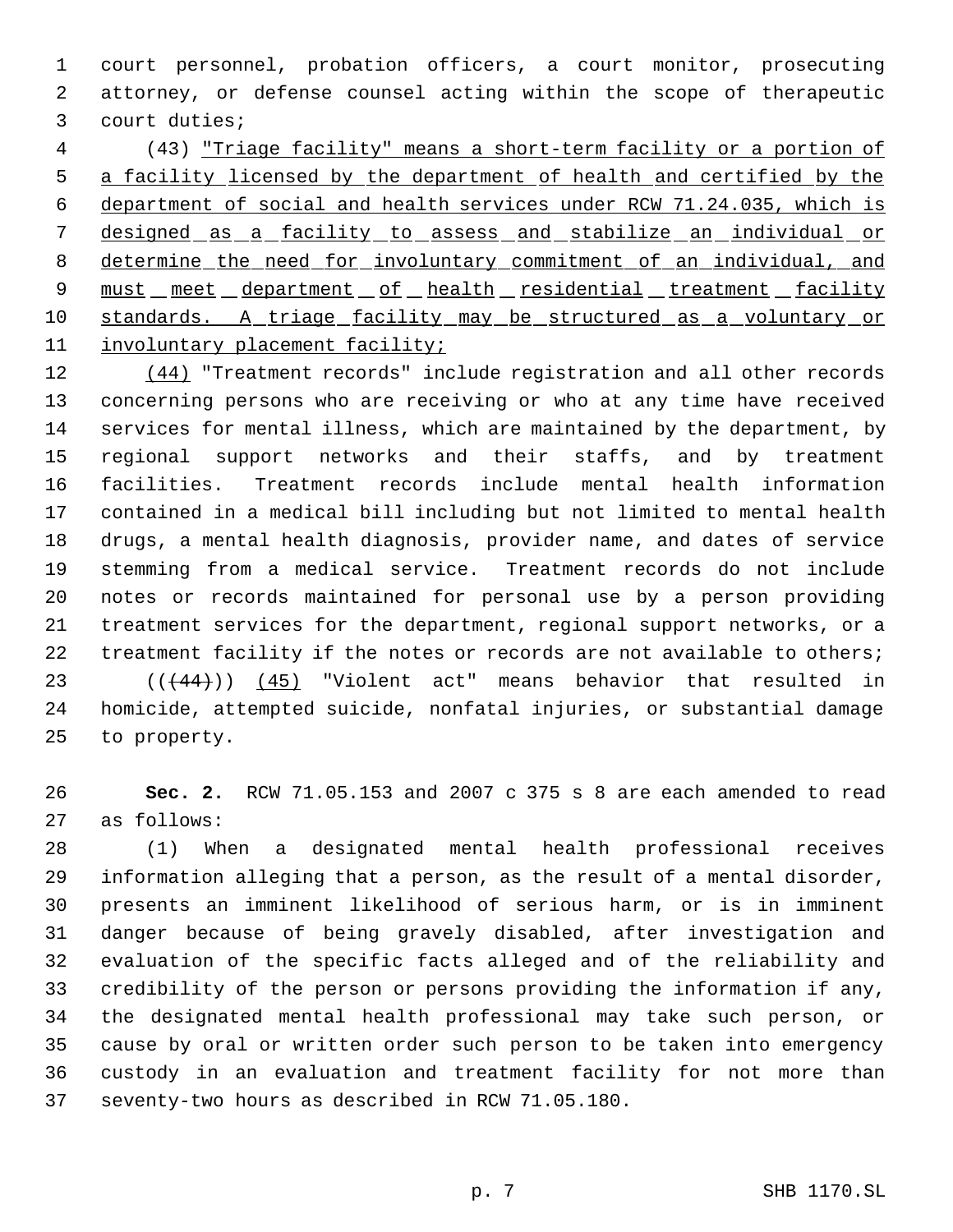(2) A peace officer may take or cause such person to be taken into 2 custody and immediately delivered to a triage facility, crisis 3 stabilization unit,  $((an))$  evaluation and treatment facility, or the emergency department of a local hospital under the following circumstances:

(a) Pursuant to subsection (1) of this section; or

 (b) When he or she has reasonable cause to believe that such person is suffering from a mental disorder and presents an imminent likelihood of serious harm or is in imminent danger because of being gravely disabled.

 (3) Persons delivered to a crisis stabilization unit, evaluation 12 and treatment facility,  $((e^2 + e^2))$  emergency department of a local 13 hospital<sub>1</sub> or triage facility that has elected to operate as an involuntary facility by peace officers pursuant to subsection (2) of this section may be held by the facility for a period of up to twelve 16 hours( $\left(\div\text{PROVIDED}, -\text{That} - \text{they}- \text{area} - \text{b}y - \text{a} - \text{mental} - \text{health}\right)$ 17 professional)).

18 (4) Within three hours of ((their)) arrival, the person must be 19 examined by a mental health professional. Within twelve hours of 20 ((their)) arrival, the designated mental health professional must determine whether the individual meets detention criteria. If the individual is detained, the designated mental health professional shall file a petition for detention or a supplemental petition as appropriate and commence service on the designated attorney for the detained person.

 **Sec. 3.** RCW 10.31.110 and 2007 c 375 s 2 are each amended to read as follows:

 (1) When a police officer has reasonable cause to believe that the individual has committed acts constituting a nonfelony crime that is not a serious offense as identified in RCW 10.77.092 and the individual is known by history or consultation with the regional support network to suffer from a mental disorder, the arresting officer may:

 (a) Take the individual to a crisis stabilization unit as defined in RCW 71.05.020(6). Individuals delivered to a crisis stabilization unit pursuant to this section may be held by the facility for a period 36 of up to twelve hours( $($  : PROVIDED, That they are)). The individual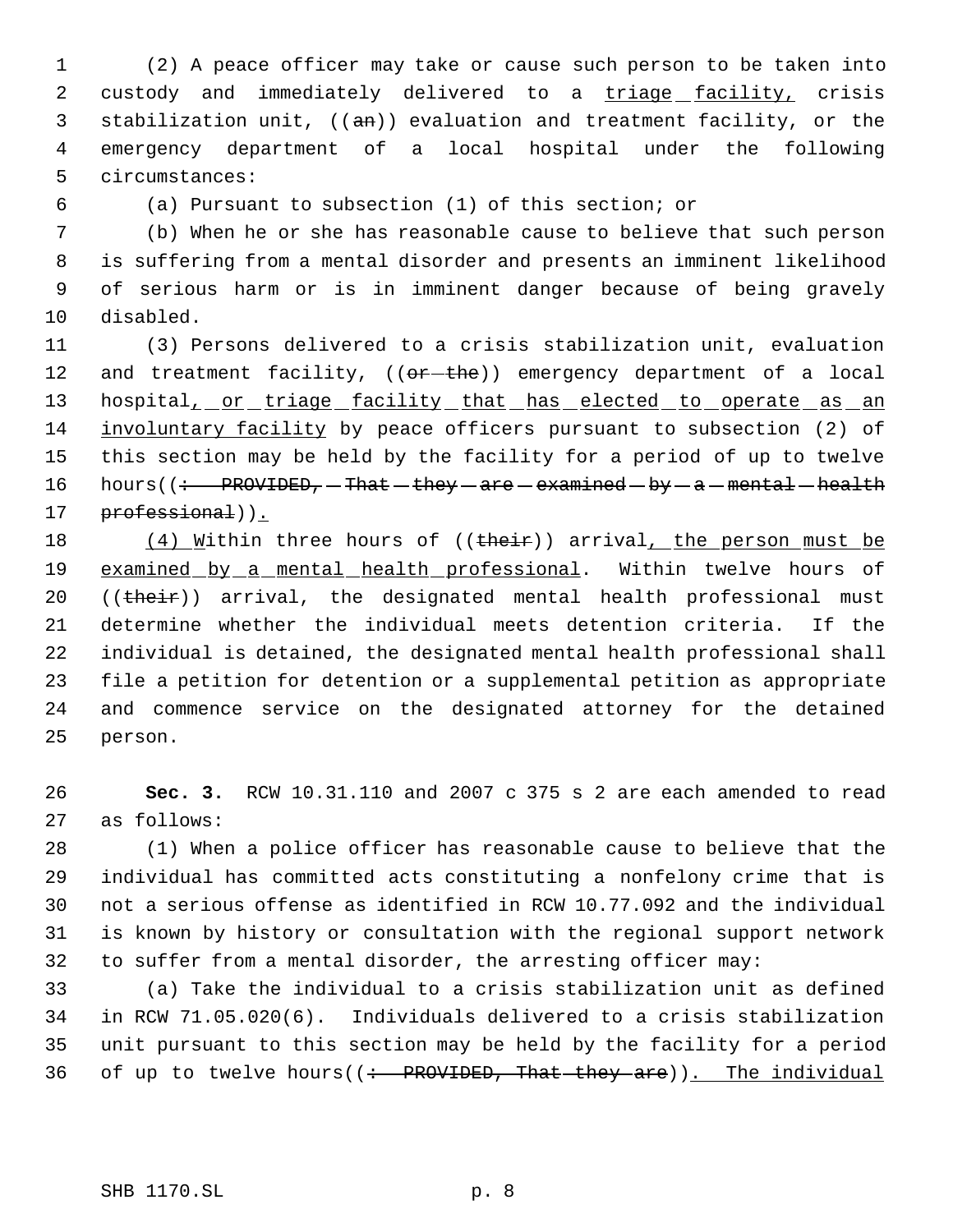1 must be examined by a mental health professional within three hours of 2 ((their)) arrival;

 (b) Take the individual to a triage facility as defined in RCW 71.05.020. An individual delivered to a triage facility which has elected to operate as an involuntary facility may be held up to a period of twelve hours. The individual must be examined by a mental health professional within three hours of arrival;

 (c) Refer the individual to a mental health professional for evaluation for initial detention and proceeding under chapter 71.05 RCW; or

11  $((\{e\}) \cap (\{d\})$  Release the individual upon agreement to voluntary participation in outpatient treatment.

 (2) In deciding whether to refer the individual to treatment under this section, the police officer shall be guided by standards mutually agreed upon with the prosecuting authority, which address, at a minimum, the length, seriousness, and recency of the known criminal history of the individual, the mental health history of the individual, where available, and the circumstances surrounding the commission of the alleged offense.

 (3) Any agreement to participate in treatment shall not require individuals to stipulate to any of the alleged facts regarding the criminal activity as a prerequisite to participation in a mental health treatment alternative. The agreement is inadmissible in any criminal or civil proceeding. The agreement does not create immunity from prosecution for the alleged criminal activity.

 (4) If an individual violates such agreement and the mental health treatment alternative is no longer appropriate:

 (a) The mental health provider shall inform the referring law enforcement agency of the violation; and

 (b) The original charges may be filed or referred to the prosecutor, as appropriate, and the matter may proceed accordingly.

 (5) The police officer is immune from liability for any good faith conduct under this section.

 **Sec. 4.** RCW 71.24.035 and 2008 c 267 s 5 and 2008 c 261 s 3 are each reenacted and amended to read as follows:

 (1) The department is designated as the state mental health authority.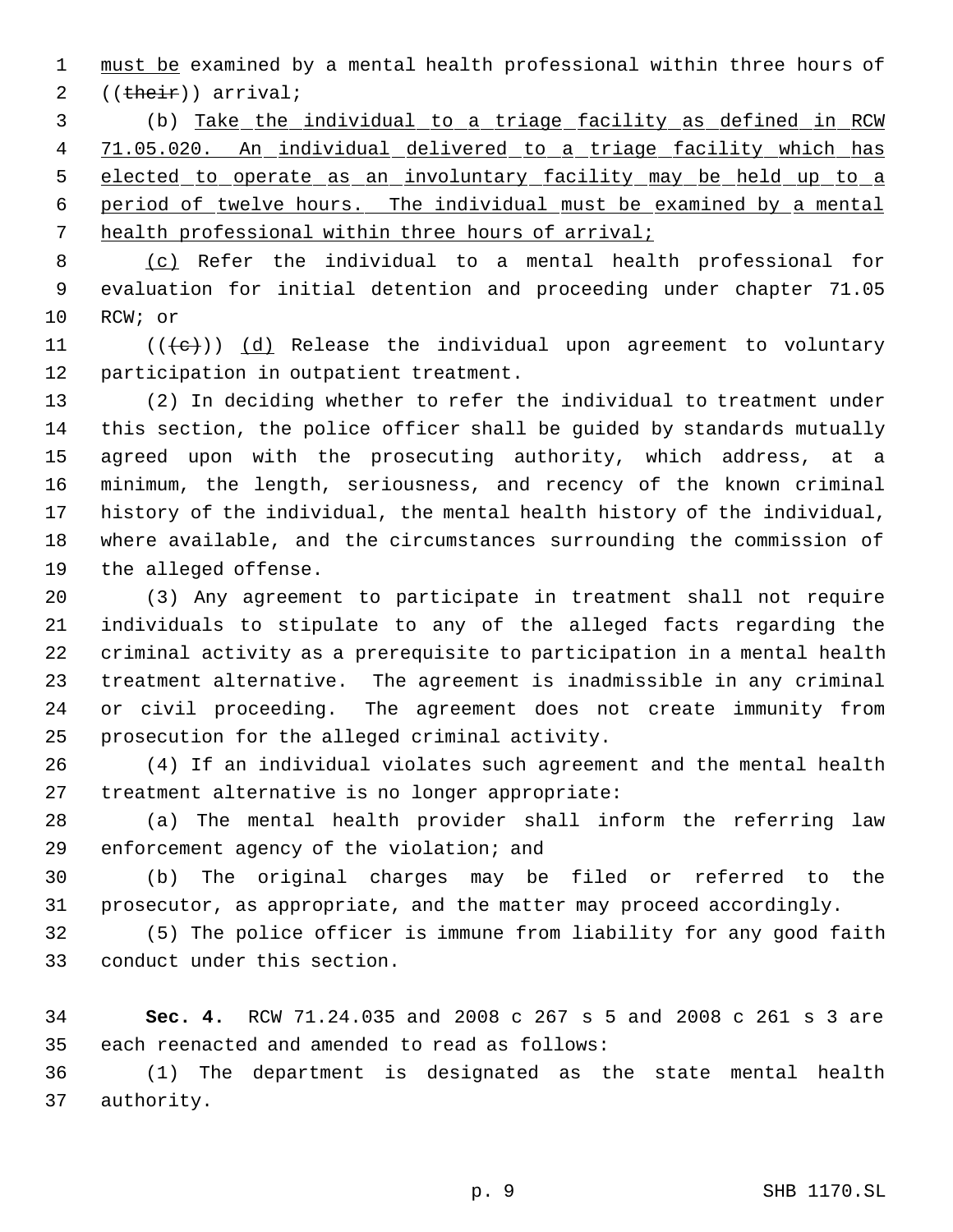(2) The secretary shall provide for public, client, and licensed service provider participation in developing the state mental health program, developing contracts with regional support networks, and any waiver request to the federal government under medicaid.

 (3) The secretary shall provide for participation in developing the state mental health program for children and other underserved populations, by including representatives on any committee established to provide oversight to the state mental health program.

 (4) The secretary shall be designated as the regional support network if the regional support network fails to meet state minimum standards or refuses to exercise responsibilities under RCW 71.24.045, until such time as a new regional support network is designated under RCW 71.24.320.

(5) The secretary shall:

 (a) Develop a biennial state mental health program that incorporates regional biennial needs assessments and regional mental health service plans and state services for adults and children with mental illness. The secretary shall also develop a six-year state mental health plan;

 (b) Assure that any regional or county community mental health program provides access to treatment for the region's residents, including parents who are respondents in dependency cases, in the following order of priority: (i) Persons with acute mental illness; (ii) adults with chronic mental illness and children who are severely emotionally disturbed; and (iii) persons who are seriously disturbed. Such programs shall provide:

(A) Outpatient services;

(B) Emergency care services for twenty-four hours per day;

 (C) Day treatment for persons with mental illness which includes training in basic living and social skills, supported work, vocational rehabilitation, and day activities. Such services may include therapeutic treatment. In the case of a child, day treatment includes age-appropriate basic living and social skills, educational and prevocational services, day activities, and therapeutic treatment;

 (D) Screening for patients being considered for admission to state mental health facilities to determine the appropriateness of admission; (E) Employment services, which may include supported employment, transitional work, placement in competitive employment, and other work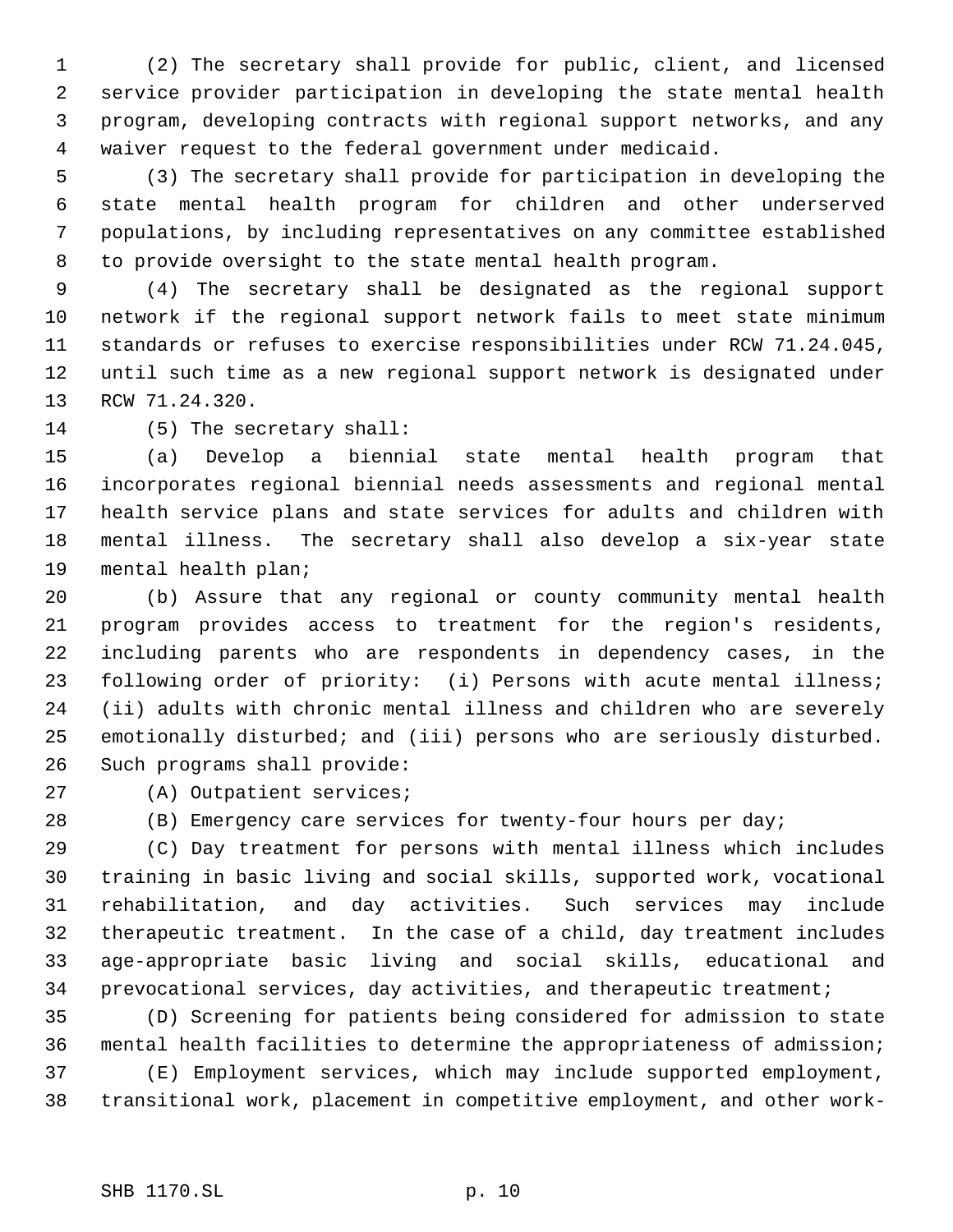related services, that result in persons with mental illness becoming engaged in meaningful and gainful full or part-time work. Other sources of funding such as the division of vocational rehabilitation may be utilized by the secretary to maximize federal funding and provide for integration of services;

(F) Consultation and education services; and

(G) Community support services;

 (c) Develop and adopt rules establishing state minimum standards for the delivery of mental health services pursuant to RCW 71.24.037 including, but not limited to:

 (i) Licensed service providers. These rules shall permit a county- operated mental health program to be licensed as a service provider subject to compliance with applicable statutes and rules. The secretary shall provide for deeming of compliance with state minimum standards for those entities accredited by recognized behavioral health accrediting bodies recognized and having a current agreement with the department;

18 (ii) Regional support networks; and

 (iii) Inpatient services, evaluation and treatment services and facilities under chapter 71.05 RCW, resource management services, and 21 community support services;

 (d) Assure that the special needs of persons who are minorities, elderly, disabled, children, low-income, and parents who are respondents in dependency cases are met within the priorities established in this section;

 (e) Establish a standard contract or contracts, consistent with state minimum standards, RCW 71.24.320 and 71.24.330, which shall be used in contracting with regional support networks. The standard contract shall include a maximum fund balance, which shall be consistent with that required by federal regulations or waiver stipulations;

 (f) Establish, to the extent possible, a standardized auditing procedure which minimizes paperwork requirements of regional support networks and licensed service providers. The audit procedure shall focus on the outcomes of service and not the processes for accomplishing them;

 (g) Develop and maintain an information system to be used by the state and regional support networks that includes a tracking method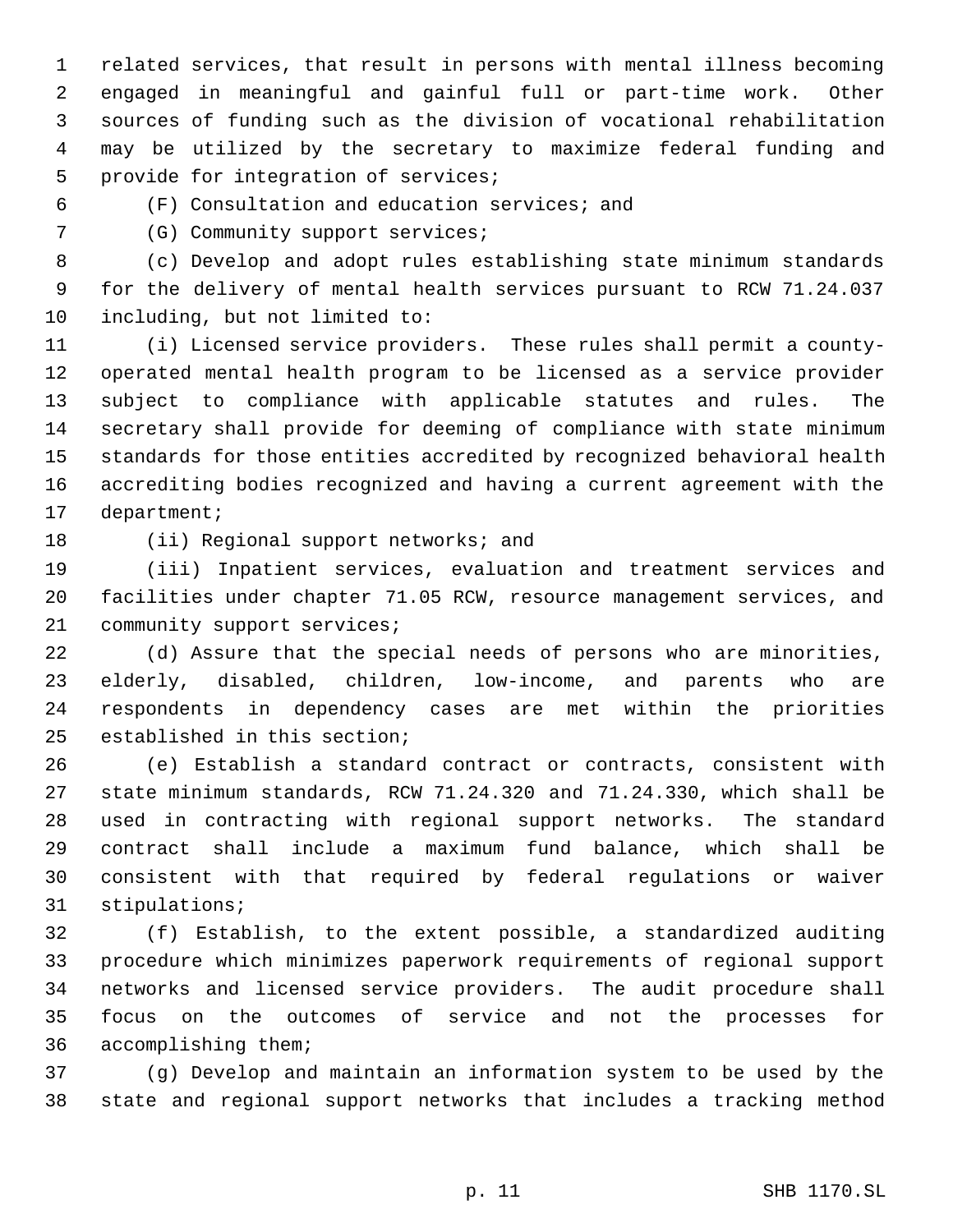which allows the department and regional support networks to identify mental health clients' participation in any mental health service or public program on an immediate basis. The information system shall not include individual patient's case history files. Confidentiality of client information and records shall be maintained as provided in this chapter and in RCW 71.05.390, 71.05.420, and 71.05.440;

(h) License service providers who meet state minimum standards;

 (i) Certify regional support networks that meet state minimum standards;

 (j) Periodically monitor the compliance of certified regional support networks and their network of licensed service providers for compliance with the contract between the department, the regional support network, and federal and state rules at reasonable times and in a reasonable manner;

 (k) Fix fees to be paid by evaluation and treatment centers to the secretary for the required inspections;

 (l) Monitor and audit regional support networks and licensed service providers as needed to assure compliance with contractual 19 agreements authorized by this chapter;

 (m) Adopt such rules as are necessary to implement the department's responsibilities under this chapter;

 (n) Assure the availability of an appropriate amount, as determined by the legislature in the operating budget by amounts appropriated for this specific purpose, of community-based, geographically distributed residential services;

 (o) Certify crisis stabilization units that meet state minimum 27 standards; ((and))

28 (p) Certify clubhouses that meet state minimum standards; and

(q) Certify triage facilities that meet state minimum standards.

 (6) The secretary shall use available resources only for regional support networks, except to the extent authorized, and in accordance with any priorities or conditions specified, in the biennial appropriations act.

 (7) Each certified regional support network and licensed service provider shall file with the secretary, on request, such data, statistics, schedules, and information as the secretary reasonably requires. A certified regional support network or licensed service provider which, without good cause, fails to furnish any data,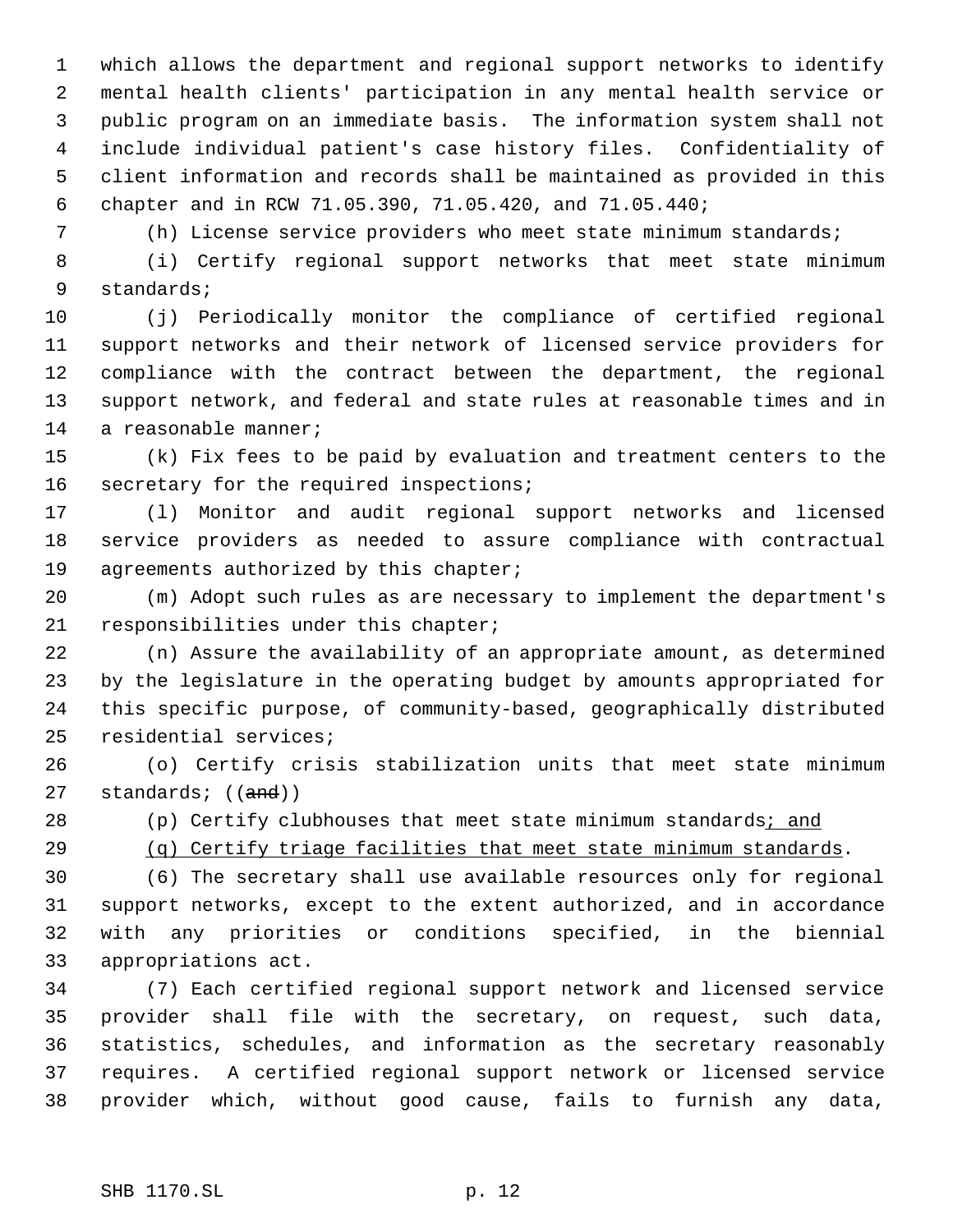statistics, schedules, or information as requested, or files fraudulent reports thereof, may have its certification or license revoked or suspended.

 (8) The secretary may suspend, revoke, limit, or restrict a certification or license, or refuse to grant a certification or license for failure to conform to: (a) The law; (b) applicable rules and regulations; (c) applicable standards; or (d) state minimum standards.

 (9) The superior court may restrain any regional support network or service provider from operating without certification or a license or any other violation of this section. The court may also review, pursuant to procedures contained in chapter 34.05 RCW, any denial, suspension, limitation, restriction, or revocation of certification or license, and grant other relief required to enforce the provisions of this chapter.

 (10) Upon petition by the secretary, and after hearing held upon reasonable notice to the facility, the superior court may issue a warrant to an officer or employee of the secretary authorizing him or her to enter at reasonable times, and examine the records, books, and accounts of any regional support network or service provider refusing to consent to inspection or examination by the authority.

 (11) Notwithstanding the existence or pursuit of any other remedy, the secretary may file an action for an injunction or other process against any person or governmental unit to restrain or prevent the establishment, conduct, or operation of a regional support network or service provider without certification or a license under this chapter.

 (12) The standards for certification of evaluation and treatment facilities shall include standards relating to maintenance of good physical and mental health and other services to be afforded persons pursuant to this chapter and chapters 71.05 and 71.34 RCW, and shall otherwise assure the effectuation of the purposes of these chapters.

 (13) The standards for certification of crisis stabilization units shall include standards that:

 (a) Permit location of the units at a jail facility if the unit is physically separate from the general population of the jail;

 (b) Require administration of the unit by mental health professionals who direct the stabilization and rehabilitation efforts; and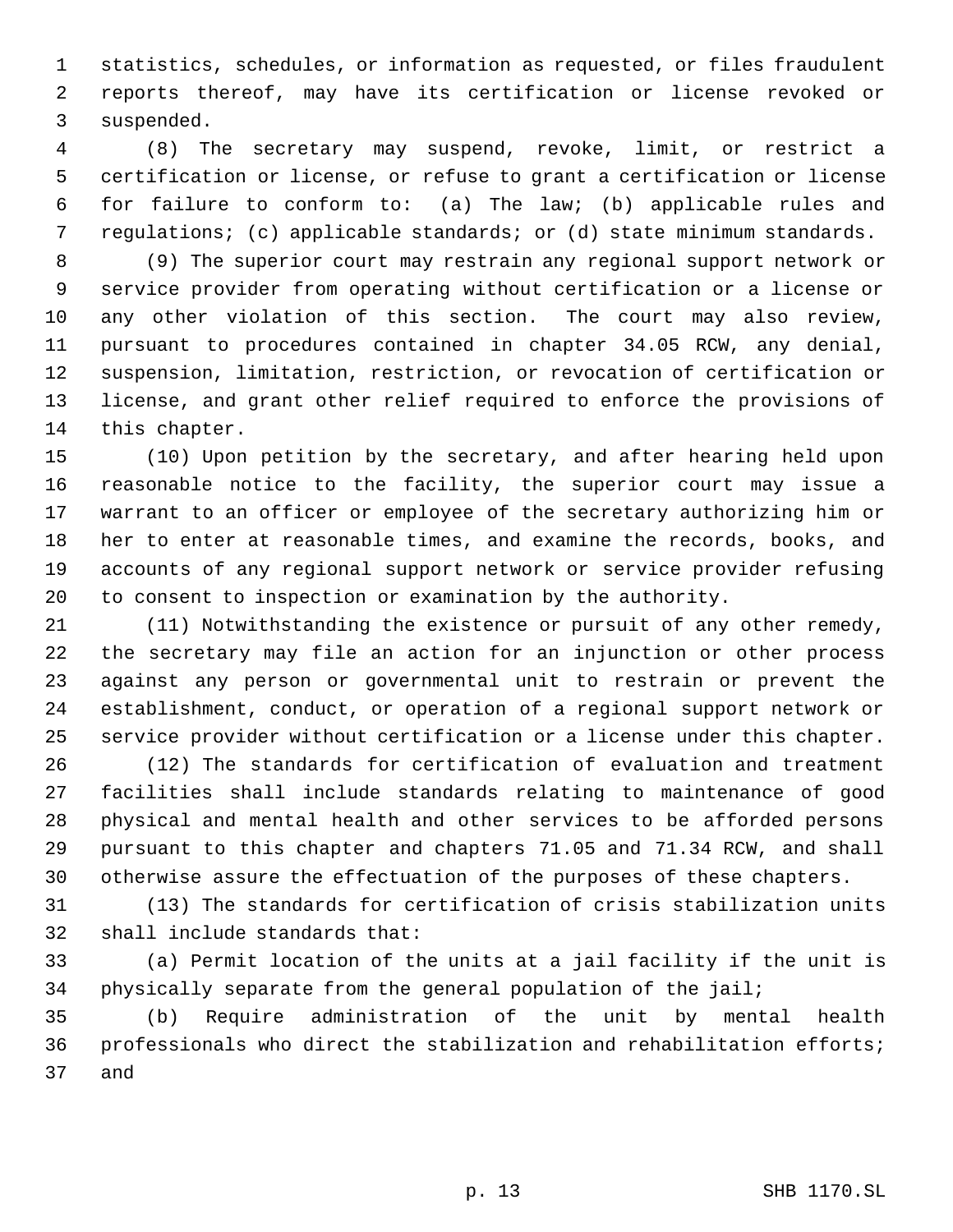(c) Provide an environment affording security appropriate with the alleged criminal behavior and necessary to protect the public safety.

 (14) The standards for certification of a clubhouse shall at a minimum include:

 (a) The facilities may be peer-operated and must be recovery-focused;

(b) Members and employees must work together;

 (c) Members must have the opportunity to participate in all the work of the clubhouse, including administration, research, intake and orientation, outreach, hiring, training and evaluation of staff, public relations, advocacy, and evaluation of clubhouse effectiveness;

 (d) Members and staff and ultimately the clubhouse director must be responsible for the operation of the clubhouse, central to this responsibility is the engagement of members and staff in all aspects of clubhouse operations;

 (e) Clubhouse programs must be comprised of structured activities including but not limited to social skills training, vocational rehabilitation, employment training and job placement, and community resource development;

 (f) Clubhouse programs must provide in-house educational programs that significantly utilize the teaching and tutoring skills of members and assist members by helping them to take advantage of adult education opportunities in the community;

 (g) Clubhouse programs must focus on strengths, talents, and abilities of its members;

 (h) The work-ordered day may not include medication clinics, day treatment, or other therapy programs within the clubhouse.

 (15) The department shall distribute appropriated state and federal funds in accordance with any priorities, terms, or conditions specified in the appropriations act.

 (16) The secretary shall assume all duties assigned to the nonparticipating regional support networks under chapters 71.05, 71.34, and 71.24 RCW. Such responsibilities shall include those which would have been assigned to the nonparticipating counties in regions where there are not participating regional support networks.

 The regional support networks, or the secretary's assumption of all responsibilities under chapters 71.05, 71.34, and 71.24 RCW, shall be included in all state and federal plans affecting the state mental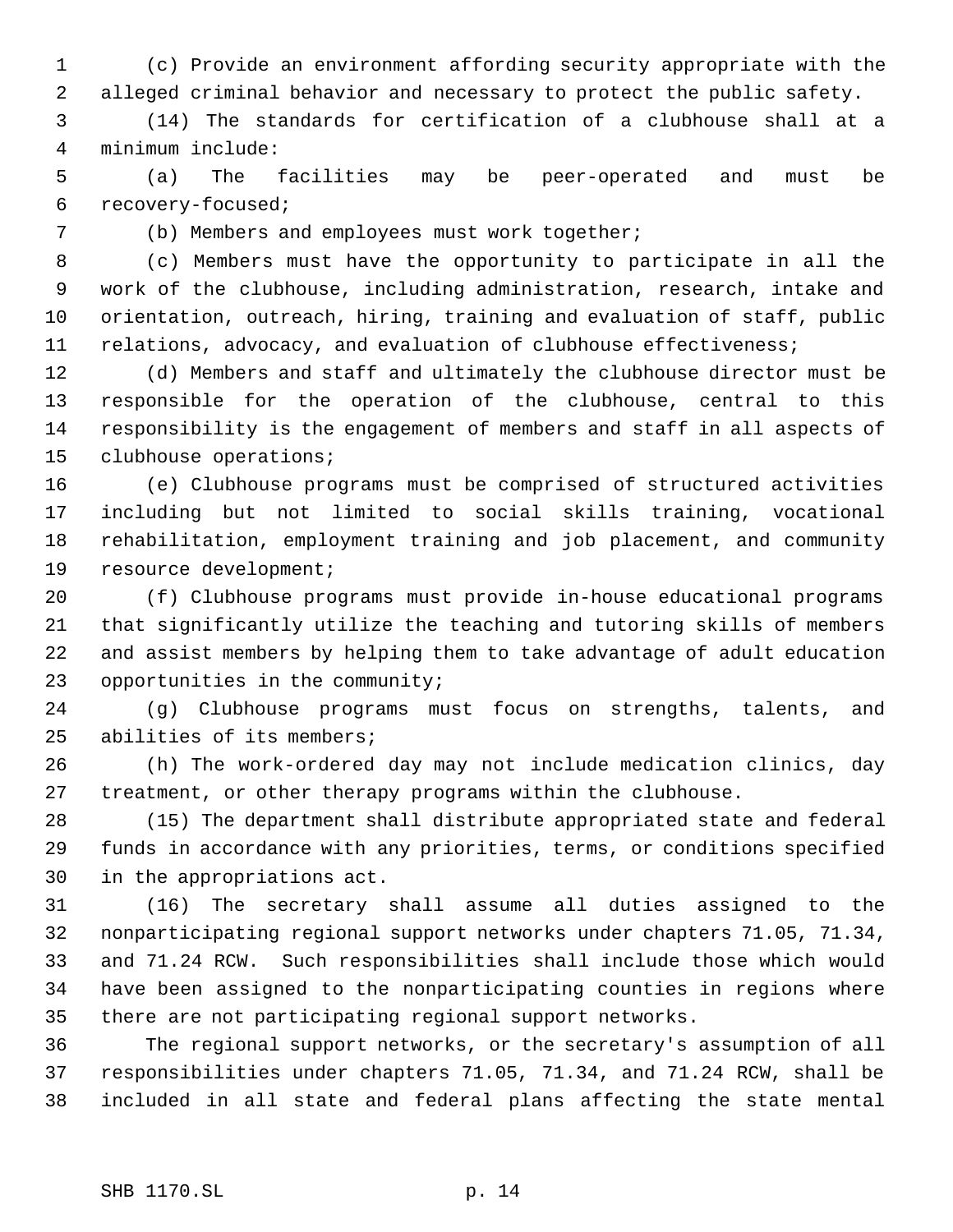health program including at least those required by this chapter, the medicaid program, and P.L. 99-660. Nothing in these plans shall be inconsistent with the intent and requirements of this chapter.

(17) The secretary shall:

 (a) Disburse funds for the regional support networks within sixty days of approval of the biennial contract. The department must either approve or reject the biennial contract within sixty days of receipt.

 (b) Enter into biennial contracts with regional support networks. The contracts shall be consistent with available resources. No contract shall be approved that does not include progress toward meeting the goals of this chapter by taking responsibility for: (i) Short-term commitments; (ii) residential care; and (iii) emergency response systems.

 (c) Notify regional support networks of their allocation of available resources at least sixty days prior to the start of a new biennial contract period.

 (d) Deny all or part of the funding allocations to regional support networks based solely upon formal findings of noncompliance with the terms of the regional support network's contract with the department. Regional support networks disputing the decision of the secretary to withhold funding allocations are limited to the remedies provided in the department's contracts with the regional support networks.

 (18) The department, in cooperation with the state congressional delegation, shall actively seek waivers of federal requirements and such modifications of federal regulations as are necessary to allow federal medicaid reimbursement for services provided by freestanding evaluation and treatment facilities certified under chapter 71.05 RCW. The department shall periodically report its efforts to the appropriate committees of the senate and the house of representatives.

 **Sec. 5.** RCW 71.05.150 and 2007 c 375 s 7 are each amended to read as follows:

 (1) When a designated mental health professional receives information alleging that a person, as a result of a mental disorder: (i) Presents a likelihood of serious harm; or (ii) is gravely disabled; the designated mental health professional may, after investigation and evaluation of the specific facts alleged and of the reliability and credibility of any person providing information to initiate detention,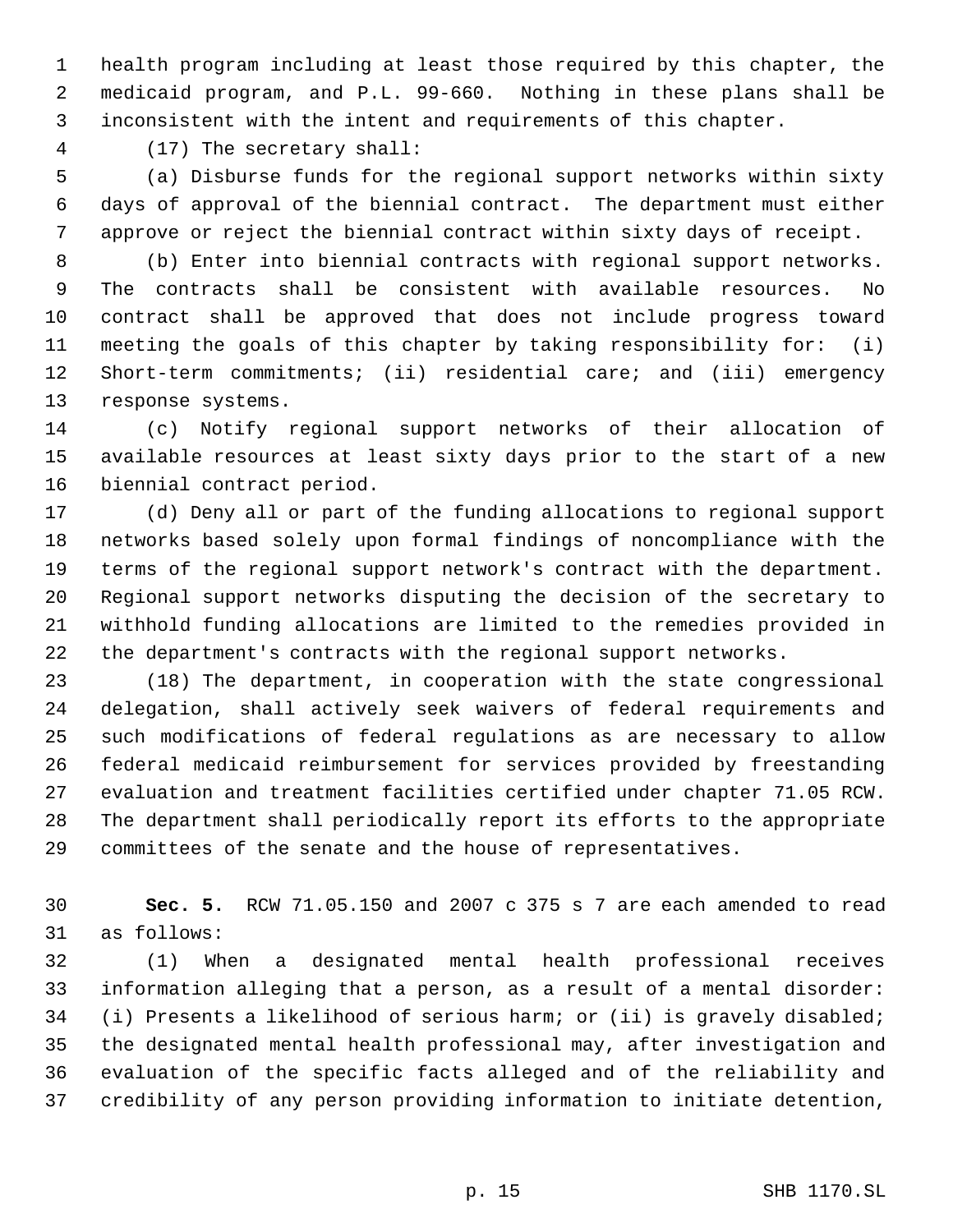if satisfied that the allegations are true and that the person will not voluntarily seek appropriate treatment, file a petition for initial detention. Before filing the petition, the designated mental health professional must personally interview the person, unless the person refuses an interview, and determine whether the person will voluntarily receive appropriate evaluation and treatment at an evaluation and 7 treatment facility  $((or in-a))_x$  crisis stabilization unit, or triage facility.

 (2)(a) An order to detain to a designated evaluation and treatment facility for not more than a seventy-two-hour evaluation and treatment period may be issued by a judge of the superior court upon request of a designated mental health professional, whenever it appears to the satisfaction of a judge of the superior court:

(i) That there is probable cause to support the petition; and

 (ii) That the person has refused or failed to accept appropriate evaluation and treatment voluntarily.

 (b) The petition for initial detention, signed under penalty of perjury, or sworn telephonic testimony may be considered by the court in determining whether there are sufficient grounds for issuing the order.

 (c) The order shall designate retained counsel or, if counsel is appointed from a list provided by the court, the name, business address, and telephone number of the attorney appointed to represent the person.

 (3) The designated mental health professional shall then serve or cause to be served on such person, his or her guardian, and conservator, if any, a copy of the order together with a notice of rights, and a petition for initial detention. After service on such person the designated mental health professional shall file the return of service in court and provide copies of all papers in the court file to the evaluation and treatment facility and the designated attorney. The designated mental health professional shall notify the court and the prosecuting attorney that a probable cause hearing will be held within seventy-two hours of the date and time of outpatient evaluation or admission to the evaluation and treatment facility. The person shall be permitted to be accompanied by one or more of his or her relatives, friends, an attorney, a personal physician, or other professional or religious advisor to the place of evaluation. An